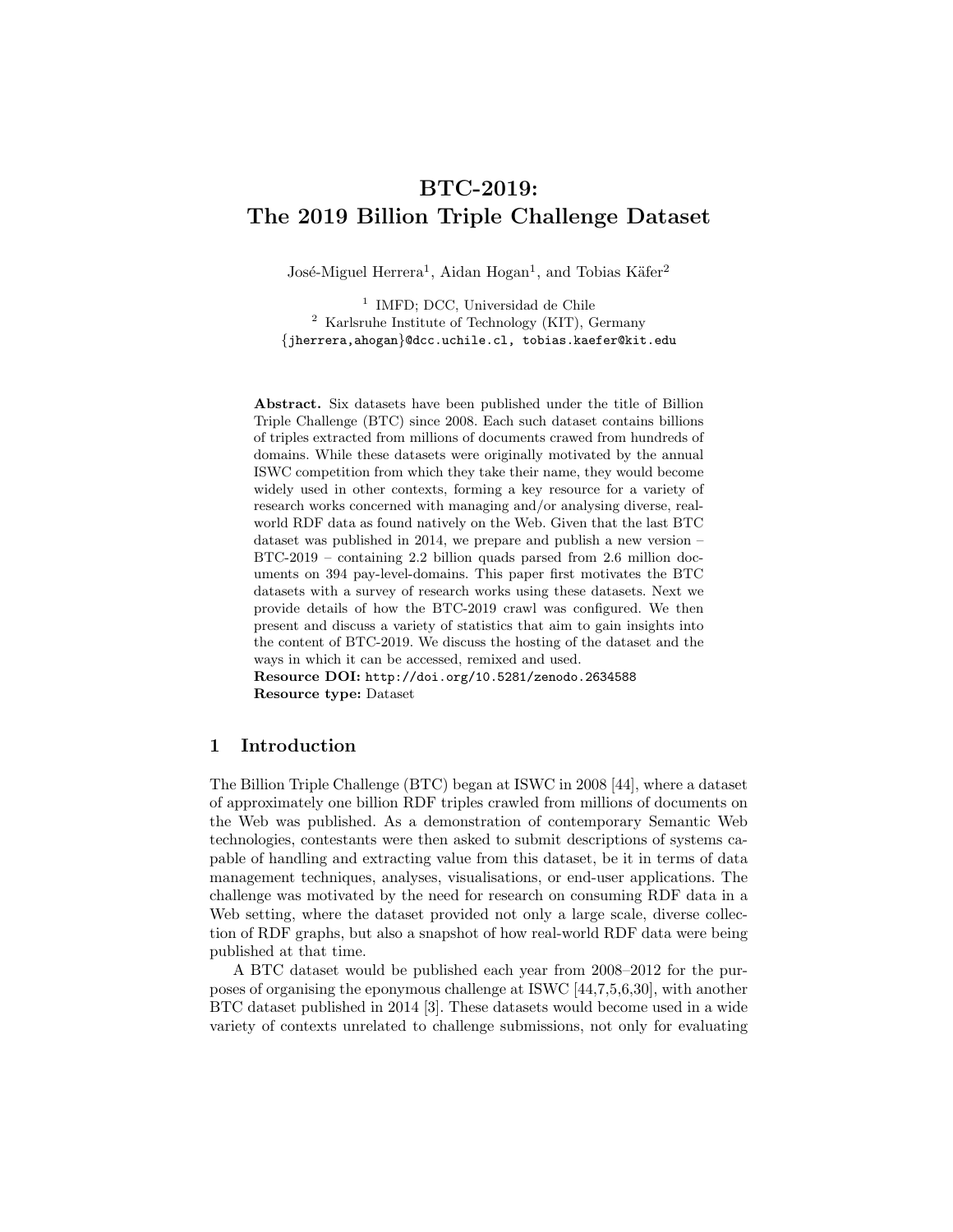the performance, scalability and robustness of a variety of systems, but also for analysing Semantic Web adoption in the wild; our survey of how previous BTC datasets have been used (described in more detail in Section [2\)](#page-1-0) reveals :

- Evaluation: the BTC datasets have been used for evaluating works on a variety of topics relating to querying [\[46,](#page-14-1)[25](#page-13-1)[,26,](#page-13-2)[57,](#page-15-0)[35,](#page-14-2)[62,](#page-15-1)[64,](#page-15-2)[65,](#page-15-3)[28\]](#page-13-3), graph analytics [\[14,](#page-13-4)[15,](#page-13-5)[60](#page-15-4)[,11,](#page-12-4)[33\]](#page-14-3), search [\[17,](#page-13-6)[8](#page-12-5)[,40,](#page-14-4)[47\]](#page-14-5), linking and matching [\[49,](#page-15-5)[10,](#page-12-6)[32\]](#page-14-6), reasoning [\[58,](#page-15-6)[52](#page-15-7)[,42\]](#page-14-7), compression [\[21](#page-13-7)[,59\]](#page-15-8), provenance [\[1,](#page-12-7)[61\]](#page-15-9), schemas [\[9,](#page-12-8)[39\]](#page-14-8), visualisation [\[22](#page-13-8)[,66\]](#page-15-10), high performance computing [\[24\]](#page-13-9), information extraction [\[41\]](#page-14-9), ranking [\[45\]](#page-14-10), services [\[53\]](#page-15-11), amongst others.
- Analysis: The BTC datasets have further been used for works that aim to analyse the adoption of Semantic Web standards on the Web, including analyses of ontologies and vocabularies [\[48,](#page-14-11)[23,](#page-13-10)[54\]](#page-15-12), links [\[20](#page-13-11)[,27\]](#page-13-12), temporal information [\[51\]](#page-15-13), publishing practices [\[50\]](#page-15-14), amongst others.

We also found that BTC datasets have been used not only for the eponymous challenges [\[44,](#page-14-0)[7](#page-12-0)[,5](#page-12-1)[,6,](#page-12-2)[30,](#page-13-0)[29,](#page-13-13)[3\]](#page-12-3), but also for other contests including the TREC Entity Track [\[2\]](#page-12-9), and the SemSearch Challenge [\[55\]](#page-15-15).

In summary, the BTC datasets have become a key resource used not only within the Semantic Web community, but also by other communities [\[14,](#page-13-4)[15,](#page-13-5)[60,](#page-15-4)[11\]](#page-12-4). Noting that the last BTC dataset was published in 2014 (five years ago at the time of writing), we thus argue that it is nigh time for the release of another BTC dataset (even if not associated with a challenge of the same name).

In this paper, we thus announce the Billion Triple Challenge 2019 dataset. We first provide a survey of how BTC datasets have been used in research works down through the years as both evaluation and analysis datasets. We then describe other similar collections of RDF data crawled from the Web. We provide details on the crawl used to achieve the BTC-2019 dataset, including parameters, seed list, duration, etc.; we also provide statistics collected during the crawl in terms of response codes, triples crawled per hour, etc. Next we provide detailed statistics of the content of the dataset, analysing various distributions relating to triples, documents, domains, predicates, classes, etc., including a high-level comparison with the BTC-2012 and BTC-2014 predecessors; these results further provide insights as to the current state of adoption of the Semantic Web standards on the Web. We then discuss how the data are published and how they can be accessed. We conclude with a summary and outlook for the future.

# <span id="page-1-0"></span>2 BTC Dataset Adoption

As previously discussed, we found two main types of usage of BTC datasets: for evaluation of systems, and for analysis of the adoption of Semantic Web technologies in the wild. In order to have a clearer picture of precisely how the BTC datasets have been used in the past for research purposes, we performed a number of searches on Google Scholar for the keywords btc dataset and billion triple challenge (the latter with a phrase search). Given the large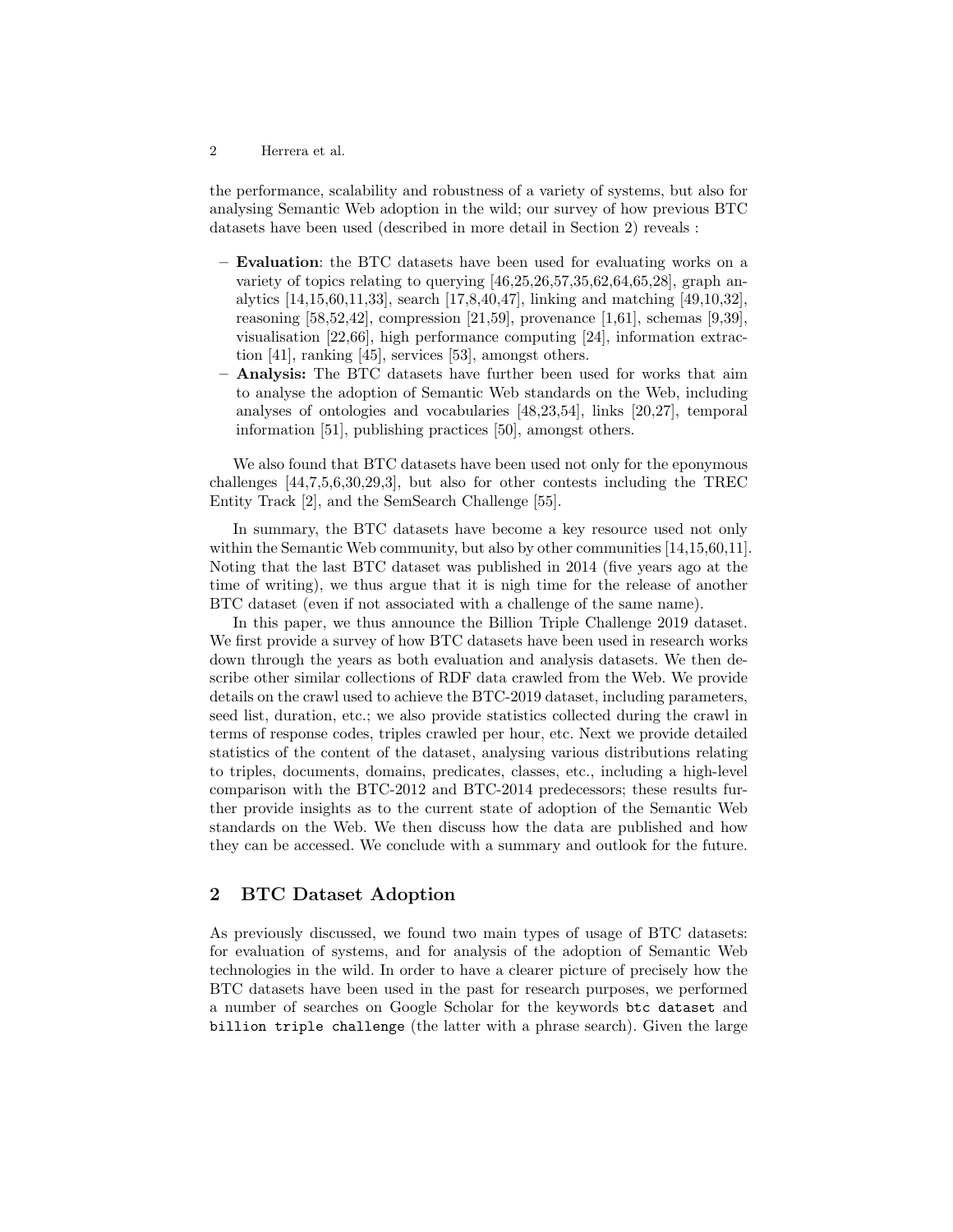number of results returned, for each search we surveyed the first 50 results, looking for papers that used a BTC dataset for either evaluation or analysis, filtering papers that are later or earlier versions of papers previously found; while this method is incomplete, we already gathered more than enough papers in this sample to get an idea of the past impact of these datasets. We note that Google Scholar uses the number of citations as a ranking measure, such that by considering the first 50 results, we consider the papers with the most impact, but may also bias the sample towards older papers.

In Table [1,](#page-3-0) we list the research papers found that use a BTC dataset for evaluation purposes; we list a key for the paper, the abbreviation of the venue where it was published, the year it was published, the system, the topic, the year of the BTC dataset used, and the scale of data reported; regarding the latter metric, we consider the figure as reported by the paper itself, where in some cases, samples of a BTC dataset were used, or the BTC dataset was augmented with other sources (the latter cases are marked with  $\langle x \rangle$ ). Considering that this is just a sample of papers, we see that BTC datasets have become widely used for evaluation purposes in a diverse range of research topics, in order of popularity: querying (9), graph analytics (5), search (4), linking and matching (3), reasoning  $(3)$ , compression  $(2)$ , provenance  $(2)$ , schemas  $(2)$ , visualisation  $(2)$ , high-performance computing (1), information extraction (1), ranking (1), and services (1). While most works consider a Semantic Web setting (dealing with a standard like RDF, RDFS, OWL, SPARQL, etc.), we note that many of the works in the area of graph analytics have no direct connection to the Semantic Web, and rather use the link structure of the dataset to test the performance of network analyses and/or graph algorithms [\[14,](#page-13-4)[15](#page-13-5)[,60,](#page-15-4)[11\]](#page-12-4). Furthermore, looking at the venues, we can see that the datasets have been used in works published not only in core Semantic Web venues, but also venues focused on Databases, Information Retrieval, Artificial Intelligence, and so forth. We also remark that many (though not all works) prefer to select a more recent BTC dataset (e.g., from the same year or the year previous).

In Table [2,](#page-4-0) we instead look at papers that have performed analyses of Semantic Web adoption on the Web based on a BTC dataset. In terms of the types of analysis conducted, most relate to analysis of ontologies/vocabularies (3) or links (2), with temporal meta-data (1) and publishing practices relating to SPARQL endpoint (1) also having been analysed. Though fewer in number, these papers play an important role in terms of guiding Semantic Web research and practice.

Most of the papers discussed were not associated with a challenge (perhaps due to how we conducted our survey). For more information on the challenges using the BTC dataset, we refer to the corresponding descriptions for the TREC [\[2\]](#page-12-9), SemSearch [\[55\]](#page-15-15), and Billion Triple Challenges [\[44](#page-14-0)[,7,](#page-12-0)[5,](#page-12-1)[6,](#page-12-2)[30](#page-13-0)[,29,](#page-13-13)[3\]](#page-12-3).

We reiterate that this is only a sample of the works that have used these datasets, where a deeper search of papers would likely reveal further research depending on the BTC dataset. Likewise, we have only considered published works, and not other applications that may have benefited from or otherwise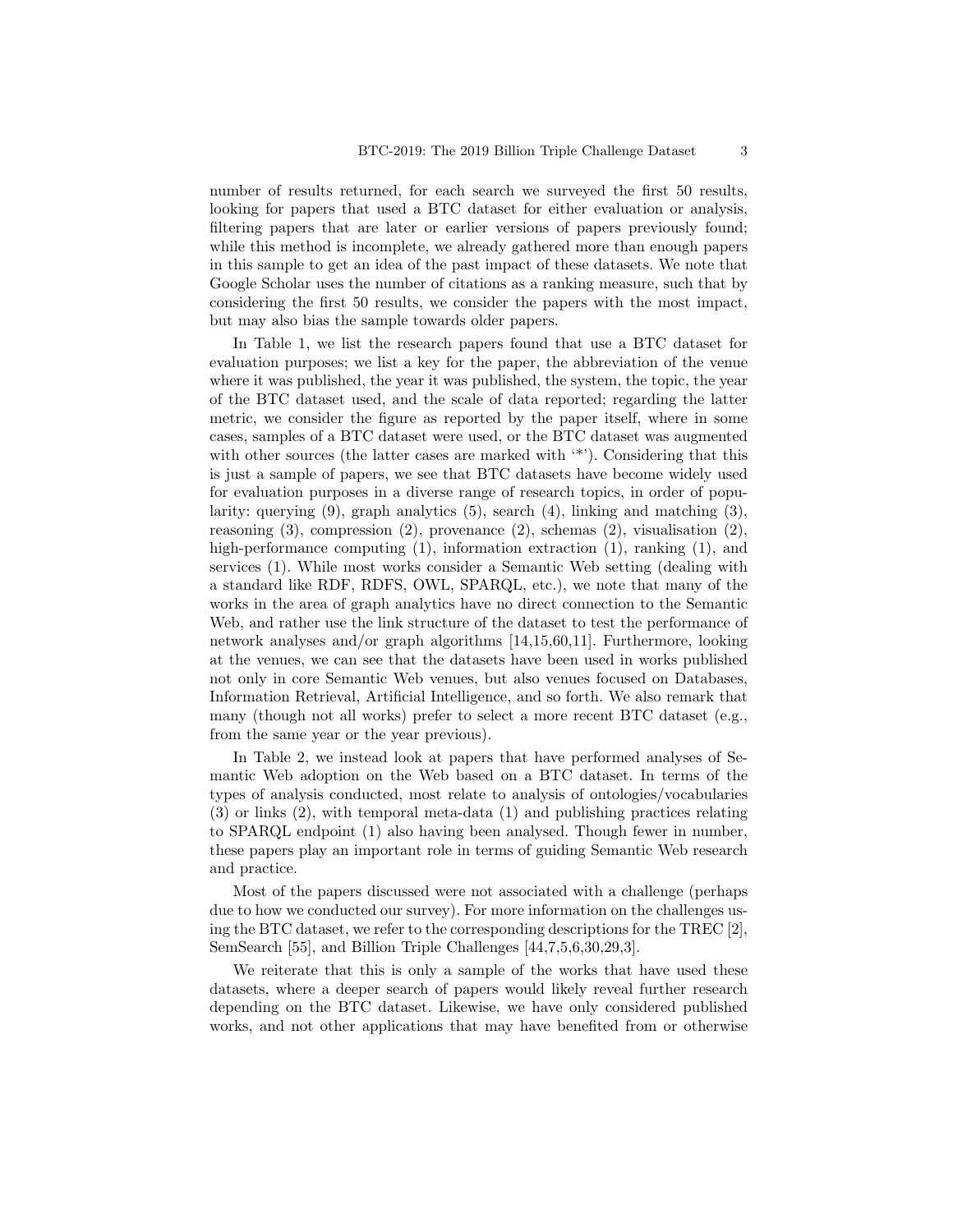| Paper                 | Venue         | Year | System                   | Topic         | <b>BTC</b>               | Max. scale        |
|-----------------------|---------------|------|--------------------------|---------------|--------------------------|-------------------|
| Neumann & W. $[46]$   | SIGMOD        | 2009 | $RDF-3X^*$               | Querying      | 2008                     | 562,469,278       |
| Urbani et al. [58]    | <b>ISWC</b>   | 2009 | $\overline{\phantom{0}}$ | Reasoning     | 2008                     | 864,800,000       |
| Delbru et al. [17]    | <b>ESWC</b>   | 2010 | <b>SIREN</b>             | Search        | $\overline{\phantom{0}}$ | $*10,000,000,000$ |
| Papadakis et al. [49] | iiWAS         | 2010 | $\overline{\phantom{0}}$ | Linking       | 2009                     | 1,150,000,000     |
| Fang et al. [63]      | TREC          | 2010 | Purdue                   | Search        | 2010                     |                   |
| Arias et al. [22]     | SemSearch     | 2011 | $\overline{\phantom{0}}$ | Visualisation | 2010                     | 13,000,000        |
| Blanco et al. [8]     | <b>ISWC</b>   | 2011 | $\overline{\phantom{0}}$ | Search        | 2009                     | 1,140,000,000     |
| Böhm et al. [9]       | JWS           | 2011 | $\overline{\phantom{0}}$ | Schema        | 2010                     | 3,170,000,000     |
| Cheng et al. $[14]$   | ICDE          | 2011 | $\overline{\phantom{0}}$ | Analytics     | 2009                     | 673,300,000       |
| Goodman et al. [24]   | <b>ESWC</b>   | 2011 | $\overline{\phantom{0}}$ | <b>HPC</b>    | 2009                     |                   |
| Groppe & G. $[26]$    | <b>SAC</b>    | 2011 | $\overline{\phantom{0}}$ | Queries       | 2009                     | 830,000,000       |
| Mulay & K. $[45]$     | COMAD         | 2011 | SPRING                   | Ranking       | 2010                     | 10,000,000        |
| Ladwig & T. $[40]$    | <b>CIKM</b>   | 2011 | $\overline{\phantom{0}}$ | Search        | 2009                     | 10,000,000        |
| Speiser & H. $[53]$   | <b>ESWC</b>   | 2011 | <b>LIDS</b>              | Services      | 2010                     | 3,162,149,151     |
| Cheng et al. $[15]$   | <b>KDD</b>    | 2012 | $\overline{\phantom{0}}$ | Analytics     | 2009                     | 773,000,000       |
| Bohm et al. [10]      | <b>CIKM</b>   | 2012 | <b>LINDA</b>             | Linking       | 2010                     | 566,200,000       |
| Görlitz et al. [25]   | <b>ISWC</b>   | 2012 | <b>SPLODGE</b>           | Querying      | 2011                     | 2,000,000         |
| Neumayer et al. [47]  | <b>ECIR</b>   | 2012 | $\overline{\phantom{0}}$ | Search        | 2009                     | 1,140,000,000     |
| Wang & C. $[60]$      | <b>VLDB</b>   | 2012 | $\overline{\phantom{0}}$ | Analytics     | 2010                     | 773,000,000       |
| Shaw et al. [52]      | Datalog       | 2012 | $\overline{\phantom{0}}$ | Reasoning     | 2010                     | 3,200,000,000     |
| Umbrich et al. [57]   | ISWC          | 2012 | $\overline{\phantom{0}}$ | Querving      | 2011                     | 2,145,000,000     |
| Fernandez et al. [21] | JWS           | 2013 | HDT                      | Compression   | 2010                     | 232,542,405       |
| Hose & S. $[35]$      | <b>DESWEB</b> | 2013 | <b>WARP</b>              | Querying      | 2008                     | $*562,469,278$    |
| Urbani et al. [59]    | Concurrency   | 2013 | $\overline{\phantom{0}}$ | Compression   | $\overline{\phantom{0}}$ | 3,180,000,000     |
| Yang et al. $[62]$    | <b>DASFAA</b> | 2013 |                          | Querying      | 2010                     | 1,280,000,000     |
| Yuan et al. [64]      | <b>VLDB</b>   | 2013 | TripleBit                | Querying      | 2012                     | 1,048,920,108     |
| Zeng et al. $[65]$    | <b>VLDB</b>   | 2013 | Trinity                  | Querying      | 2010                     | 3,171,793,030     |
| Bu et al. $[11]$      | <b>VLDB</b>   | 2014 | Pregelix                 | Analytics     | 2014                     | $*6,177,086,016$  |
| Zhang et al. $[66]$   | <b>JWS</b>    | 2014 | $\overline{\phantom{0}}$ | Visualisation | 2014                     | 1,436,500,000     |
| Liu et al. $[42]$     | Cybernetics   | 2015 | <b>IDIM</b>              | Reasoning     | 2012                     | 1,436,545,555     |
| Avgoustaki et al. [1] | <b>ESWC</b>   | 2016 | $\overline{\phantom{0}}$ | Provenance    | 2009                     | 500,000           |
| Gurajada et al. [28]  | SIGMOD        | 2014 | TriAD                    | Querying      | 2012                     | 1,048,920,108     |
| Konrath et al. [39]   | JWS           | 2012 | SchemEx                  | Schema        | 2011                     | 2,100,000,000     |
| Lehmerg et al. [41]   | JWS           | 2015 | MSJ Engine               | Inf. Ex.      | 2014                     | 4,000,000         |
| Heflin & S. $[32]$    | AAAI          | 2016 |                          | Linking       | 2012                     | 1,400,000         |
| Hogan $[33]$          | <b>TWEB</b>   | 2017 | BLabel                   | Analytics     | 2014                     | 4,000,000         |
| Wylot et al. [61]     | <b>TKDE</b>   | 2017 | TripleProv               | Provenance    | 2009                     | 42,944,553        |

<span id="page-3-0"></span>Table 1. Use of BTC datasets as evaluation datasets

leveraged these datasets. Still however, our survey reveals the considerable impact that BTC datasets have had on research in the Semantic Web community, and indeed in other communities. Though the BTC-2019 dataset has only recently been published, we believe that this analysis indicates the potential impact that the newest edition of the BTC dataset should have.

# 3 Related Work

The BTC datasets are not the only RDF corpora to have been collected from the Web. In this section we cover some of the other initiatives found in the literature for acquiring such corpora.

Predating the release of the first BTC dataset in 2008 were the corpora collected by a variety of search engines operating over Semantic Web data, including Swoogle [\[19\]](#page-13-14), SWSE [\[31\]](#page-14-12), Watson [\[16\]](#page-13-15), Falcons [\[13\]](#page-12-10), and Sindice [\[56\]](#page-15-17). These works described methods for crawling large volumes of RDF data from the Web. Also predating the first BTC dataset, Ding and Finin [\[18\]](#page-13-16) collected one of the first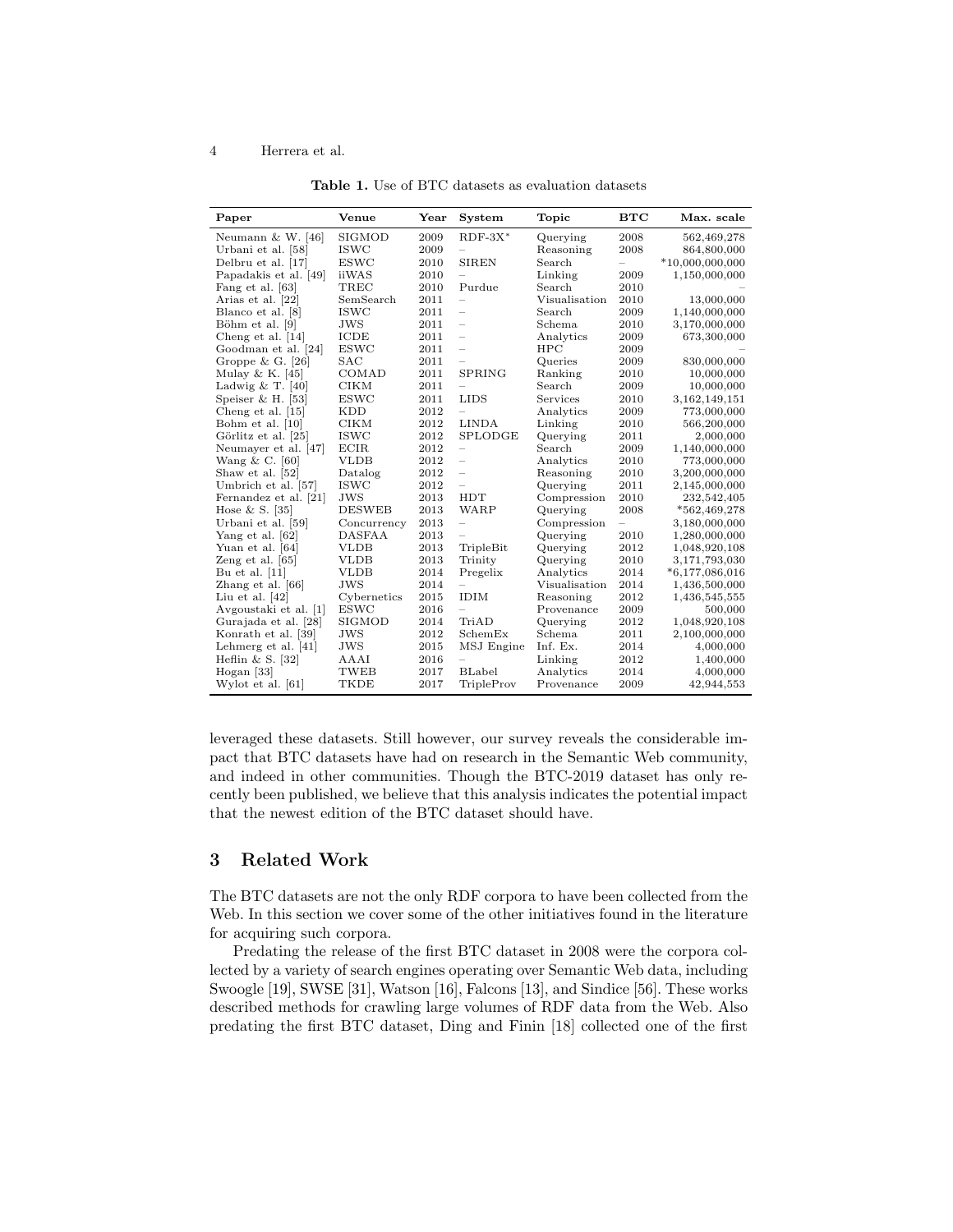| Paper                   | Venue       |      | Year Analysis | $_{\rm BTC}$ | Max. scale    |
|-------------------------|-------------|------|---------------|--------------|---------------|
| Rula et al. [51]        | <b>ISWC</b> | 2012 | Temporal      | 2011         | 2,100,000     |
| Ding et al. $[20]$      | <b>ISWC</b> | 2010 | Linking       | 2010         | 9,358,227     |
| Gueret et al. [27]      | <b>ISWC</b> | 2010 | Linking       | 2009         | 3,200,000,000 |
| Nikolov & M. $[48]$     | COLD        | 2010 | Ontologies    | 2009         | 1,140,000,000 |
| Glimm et al.[23]        | LDOW        | 2012 | Ontologies    | 2011         | 2,145,000,000 |
| Stadtmüller et al. [54] | CSWS        | 2012 | Ontologies    | 2011         | 2,100,000,000 |
| Paulheim & H. $[50]$    | <b>ISWC</b> | 2013 | Publishing    | 2012         | 10,000        |

<span id="page-4-0"></span>Table 2. Use of BTC datasets as analysis datasets

large corpora of RDF data from the Web, containing 279,461,895 triples from 1,448,504 documents. They proceeded to analyse a number of aspects of the resulting dataset, including the domains on which RDF documents were found, the age and size of documents, how resources are described, as well as an initial analysis of quality issues relating to rdfs:domain. Though these works serve as an important precedent to the BTC datasets, to the best of our knowledge, the corpora were not published and/or were not reused.

On the other hand, since the first BTC dataset, a number of collections of RDF Web data have been published. The Sindice 2011 [\[12\]](#page-12-11) contains 11 billion statements from 231 million documents, collecting not only RDF but also Microformats, and was used in 2011 for the TREC Entity Track; unfortunately the dataset is no longer available from its original location. The Dynamic Linked Data Observatory (DyLDO) [\[37\]](#page-14-13) has been collecting RDF data from the Web each week since 2013; compared with the BTC datasets (which are yearly, at best), the DyLDO dataset are much smaller, crawling in the order of 16–100 million quads per week. LOD Laudromat [\[4\]](#page-12-12) is an initiative to collect, clean, archive and republish Linked Datasets, offering a range of services from descriptive metadata to SPARQL endpoints and visualisations; unlike the BTC datasets, the focus is rather on collecting and republishing datasets in bulk. Meusel et al. [\[43\]](#page-14-14) have published the WebDataCommons, extracting RDFa, Microdata and Microformats from the massive Common Crawl dataset; the result is a collection of 17,241,313,916 RDF triples, which, to the best of our knowledge, is the largest collection of crawled RDF data to have published to-date; however, the nature of the WebDataCommons dataset is different from a typical BTC instance since it collects a lot of relatively shallow metadata from HTML pages, where the most common properties instantiated by the data are, for example, Open Graph metadata such as ogp:type, ogp:title, ogp:url, ogp:site name, ogp:image, etc.; hence while WebDataCommons is an important resource, it is somewhat orthogonal to the BTC series of datasets.

### 4 Crawl

We follow a similar procedure for crawling the BTC-2019 dataset as in the most recent years. Our crawl uses the most recent version of the LDspider [\[36\]](#page-14-15) (version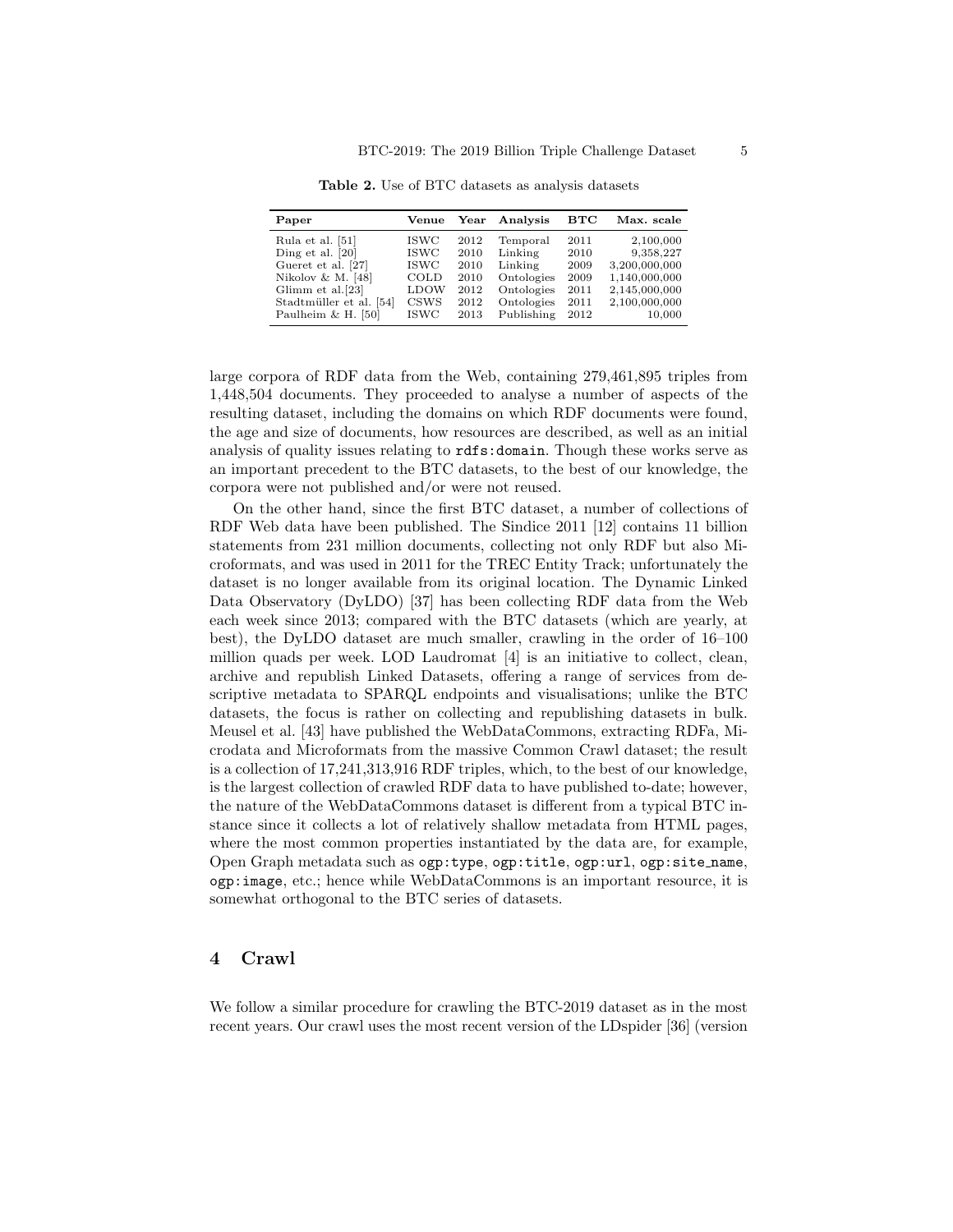1.3[3](#page-5-0) ), which offers a variety of features for configuring crawls of native RDF content, including support for various RDF syntaxes, various traversal strategies, various ways to scope the crawl, and most importantly, components to ensure a "polite" crawl that respects the robots.txt exclusion protocol and implements a minimal delay between requests to the same server to avoid DoS-like patterns.

The crawl was executed on a single virtual machine running Ubuntu 18.04 on an Intel Xeon Silver 4110 CPU@2.10GHz, with 30G of RAM. The machine was hosted in the University of Chile. Following previous configurations for BTC datasets, LDspider is configured to crawl RDF/XML, Turtle and N-Triples following a breadth-first strategy; the crawler does not yet support JSON-LD, while enabling RDFa currently tends to gather a lot of shallow disconnected metadata from webpages, which we interpret as counter to the goals of BTC datasets. IRIs ending in .html, .xhtml, .json, .jpg, .pdf are not visited with the assumption that they are unlikely to yield content in one of the desired formats. To enable higher levels of scale, the crawler is configured to use the hard-disk to manage the frontier list (the list of unvisited URLs). Based on initial experiments with the available hardware, 64 threads were chosen for the crawl (adding more threads did not increase performance); implementing a delay between subsequent requests to the same (pay-level) domain is then important to avoid DoS-style polling, where we allow a one second delay. The crawler respects the robots.txt exclusion protocol $4$  and will not crawl domains or documents that are blacklisted by the respective file. All HTTP(S) IRIs from an RDF document without a blacklisted extension – irrespective of the subject/predicate/object position – are considered candidates for crawling. In each round, IRIs are prioritised in terms of the number of links found, meaning that unvisited IRIs mentioned in more visited documents will be prioritised for crawling. We store the data collected as an N-Quads file, where we use the graph term to indicate the location of the document in which the triple is found; a separate file indicating the redi-rects encountered, as well as various logs, are also maintained.<sup>[5](#page-5-2)</sup> A diverse list of 442 URLs taken from DyDLO [\[37\]](#page-14-13) were given as input to the crawl.[6](#page-5-3)

We ran the crawl with this configuration continuously for one month from 2018/12/12 until 2019/01/11, during which we collect 2,162,129,316 quads. Since we apply streaming parsers to be able to handle large RDF documents, in cases where a document contains duplicated triples, the initial output will contain duplicate quads; when later removed, we were left with 2,155,856,225 unique

<span id="page-5-0"></span><sup>3</sup> <https://github.com/ldspider/ldspider>

<span id="page-5-1"></span><sup>&</sup>lt;sup>4</sup> One exception is the Crawl delay definition, where all websites are configured for a one second delay only irrespective of the robots.txt file.

<span id="page-5-2"></span> $5$  The script used to run the call – including all arguments passed to LDspider – is available at [https://github.com/jotixh/RDFLiteralDefinitions/blob/master/](https://github.com/jotixh/RDFLiteralDefinitions/blob/master/ldspider-runner/bin/crawl.sh) [ldspider-runner/bin/crawl.sh](https://github.com/jotixh/RDFLiteralDefinitions/blob/master/ldspider-runner/bin/crawl.sh).

<span id="page-5-3"></span> $^6$ [https://github.com/jotixh/RDFLiteralDefinitions/blob/master/](https://github.com/jotixh/RDFLiteralDefinitions/blob/master/ldspider-runner/seed.txt) [ldspider-runner/seed.txt](https://github.com/jotixh/RDFLiteralDefinitions/blob/master/ldspider-runner/seed.txt)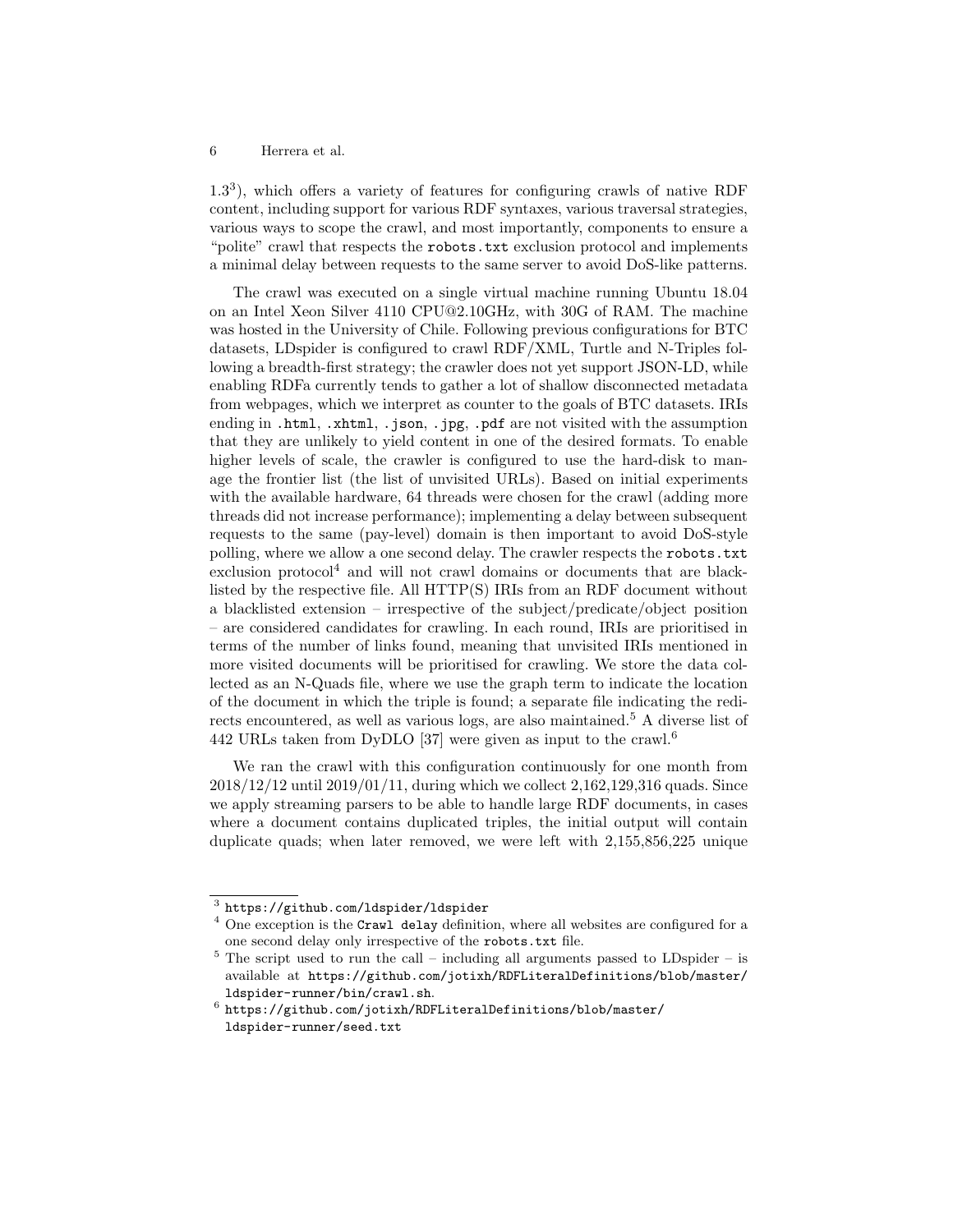

<span id="page-6-1"></span>**Fig. 1.** Sankey diagram showing response codes for the crawled URIs.  $n \times 3 \times x$  indicates n-th redirection.

quads in the dataset from a total of 2,641,253 documents on 394 pay-leveldomains (PLDs).[7](#page-6-0)

In Figure [1,](#page-6-1) we show the crawling behaviour on the HTTP level. As the HTTP status does not cover issues on the networking level, we added a class (6xx) for networking issues, which allows us to present the findings on HTTP and networking level in a uniform manner. We assigned exceptions that we encountered during crawling to the status code classes, according to whether we consider them a server problem (eg. SSLException) or a networking issue (eg. ConnectionTimeoutException) as in [\[38\]](#page-14-16). The number of seed URIs is composed of all URIs we ever tried to dereference during the crawling, where in total we tried to dereference 4,133,750 URIs. We see that about two thirds of seed URIs responded with an HTTP status code of the Redirection class (3xx), which are about three times as many as URIs that directly provided a successful response (2xx). A total of 6% of requests immediately fail due to server or network issues (5xx/6xx). In total, 82% of seed URIs eventually yielded a successful response, i.e., about 3.3M seed URIs, which is considerable more than documents in the final crawl (2.6 M); reasons for this difference include the fact that many seed URIs redirect to the same document, that multiple hash URIs from the same documents are in the seed list, etc.

In Figure [2,](#page-7-0) we show the number of (non-distinct) quads crawled as the days progress, where we see that half of the data are crawled after about 1.6 days; the rate at which quads are crawled decays markedly over time. This decay in

<span id="page-6-0"></span><sup>7</sup> A pay-level domain (PLD) is one that must be paid for to be registered; examples would be dbpedia.org, data.gov, bbc.co.uk, but not en.dbpedia.org, news.bbc.co.uk, etc. Oftentimes datasets will rather report fully-qualified domain names (FQDNs), which we argue is not a good practice since, for example, subdomains can be used for individual user accounts (as was the case for sites like Livejournal, which had millions of sub-domains: one for each user).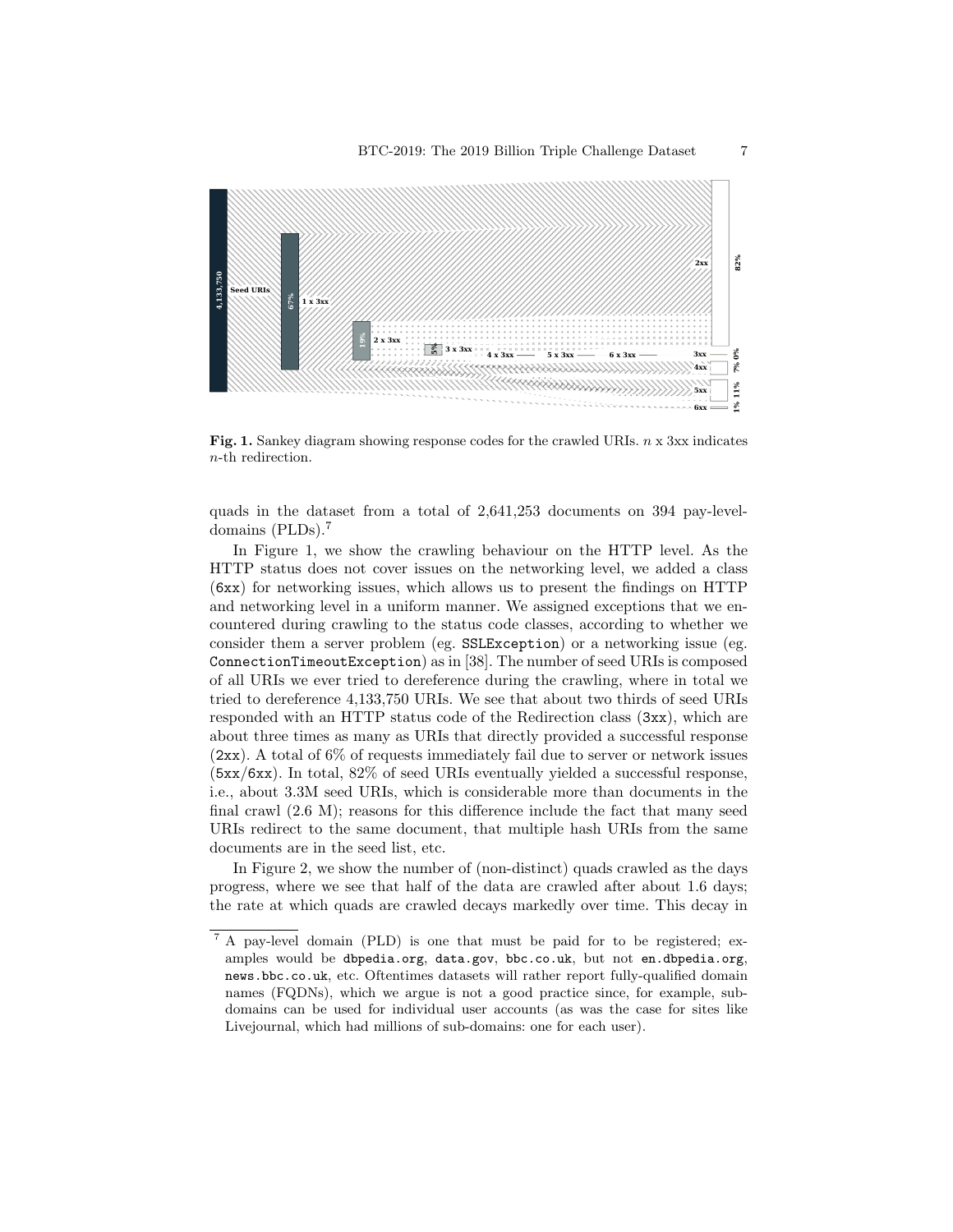

<span id="page-7-0"></span>Fig. 2. Quads crawled after each day

<span id="page-7-1"></span>Fig. 3. PLDs included after each day

performance occurs because at the start of the crawl there are more domains to crawl from, where smaller domains are exhausted early in the crawl; this leaves fewer active domains at the end of the crawl. Figure [3](#page-7-1) then shows the number of PLDs contributing quads to the crawl as the days progress (accessed), where all but one domain is found after 1.5 days. Figure [3](#page-7-1) also shows the number of active PLDs: the PLDs that will contribute quads to the crawl in the future, where for example we see based on the data for day 15 that that the last 15 days of the crawl will retrieve RDF successeful from 16 PLDs. By the end of the crawl, there are only 6 PLDs active from which the crawler can continue to retrieve RDF data. These results explain the trend in Figure [2](#page-7-0) of the crawl slowing as it progresses: the crawl enters a phase of incrementally crawling a few larger domains, where the crawl delay becomes the limit to performance. For example, at the end of the crawl, with 6 domains active, a delay limit of 1 second means that 6 documents can be crawled per second. Similiar crawls of RDF documents on the Web have encountered this same phenomenon of "PLD starvation" [\[34\]](#page-14-17).

In summary, we crawl for 30 days collecting a total of 2,155,856,033 unique quads from 2,641,253 RDF documents on 394 pay-level domains. Per Figure [2,](#page-7-0) running the crawl for more time would have limited effect on the volume of data.

# 5 Dataset Statistics

The data are collected from 2,641,253 RDF documents collected from 394 paylevel domains containing a total of 2,155,856,033 unique quads. Surprisingly, the number of unique triples in the dataset is much lower: 256,059,356. This means that on average, each triples is repeated in approximately 8.4 different documents; we will discuss this issue again later. In terms of schema, the data contain 38,156 predicates and instances of 120,037 unique classes; these terms are defined in a total of 1,746 vocabularies (counting unique namespaces).

Next we look at the sources of data for the crawl. RDF content was successfully crawled from a total of 394 different PLDs. In Table [3,](#page-9-0) we show the

8 Herrera et al.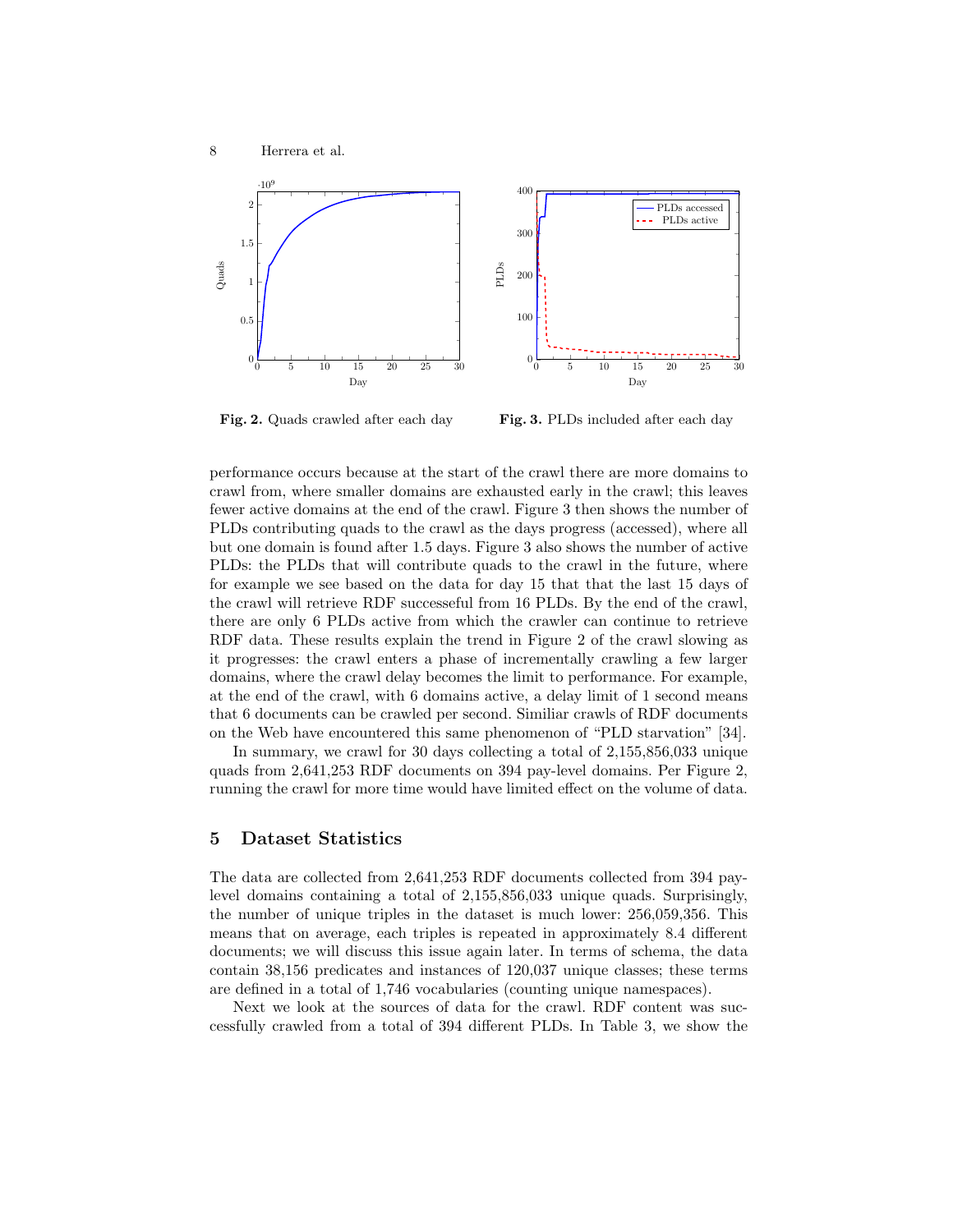top 25 PLDs with respect to the number of documents crawled and the overall percentage of documents sourced from that site; the largest provider of documents is dbpedia.org  $(6.14\%)$ , followed by loc.gov  $(5.68\%)$ , etc. We remark that amongst these top PLDs, the distribution is relatively equal. This is because documents are crawled from each domain at a maximum rate of 1 per second, meaning that typically a document will be polled from each active domain with the same interval. To counter the phenomenon of PLD starvation, we stop the polling of active domains when the number of active domains is below a certain threshold and move to the next hop (the documents in the queues of the domains are ranked by in-links as a measure of importance). The result is that large domains are often among the last active domains, where the polling is stopped before the domain is crawled exhaustively and for all domains after downloading almost the same number of documents. However, looking at Table [4,](#page-9-1) which displays the top 25 PLDs in terms of unique triples, we start to see some skew, where 52.15% of all unique triples come from Wikidata (despite it accounting for only 5.35%) of documents. Even more noticeably, if we look at Table [5,](#page-9-2) which displays the top-25 PLDs by number of quads, we see that Wikidata accounts for 93.06% of all quads; in fact, if we divide the number of quads for Wikidata by the number of documents, we find that it contains, on average, approximately 14,208 triples per document! By way of comparison, DBpedia contains 226 triples per document. Hence given that the crawl, by its nature, balances the number of documents polled from each domain, and that Wikidata's RDF documents are orders of magnitude larger than those of other domains, we see why the skew in quads occurs. Further cross referencing quads with unique triples, we see a lot of redundancy in how Wikidata exports RDF, repeating each triple in (on average) 15 documents; by way of comparison, DBpedia repeats each unique triple in (on average) 1.11 documents. This skew occurs as a result of how Wikidata chooses to export its data; while representing how real-world data are published, consumers of the BTC-2019 dataset should keep this skew in mind when using the data, particularly if conducting analyses of adoption; for example, analysing the most popularly-used predicates by counting the number of quads using each predicate would be disproportionately affected by Wikidata.

Turning towards the use of vocabularies in the data, Table [6](#page-9-3) presents the most popular vocabularies (extracted from predicate and class terms) in terms of the number of PLDs on which they are used (and the percentage of PLDs). Unsurprisingly core Semantic Webs standards head the list, followed by Friend of a Friend (FOAF), Dublin Core (DC) vocabularies, etc.; almost all of these vocabularies have been established for over a decade, with the exception of the Linked Data Platform (LDP) vocabulary which appears in  $21<sup>st</sup>$  place. On the other hand, Table [7](#page-9-4) presents the number of PLDs per predicate, while Table [8](#page-9-5) presents the number of PLDs per class, where again there are few surprises at the top of the list, with most terms corresponding to the most popular namespaces. We conclude that BTC 2019 is a highly diverse dataset featuring hundreds of thousands of vocabulary terms from thousands of vocabularies.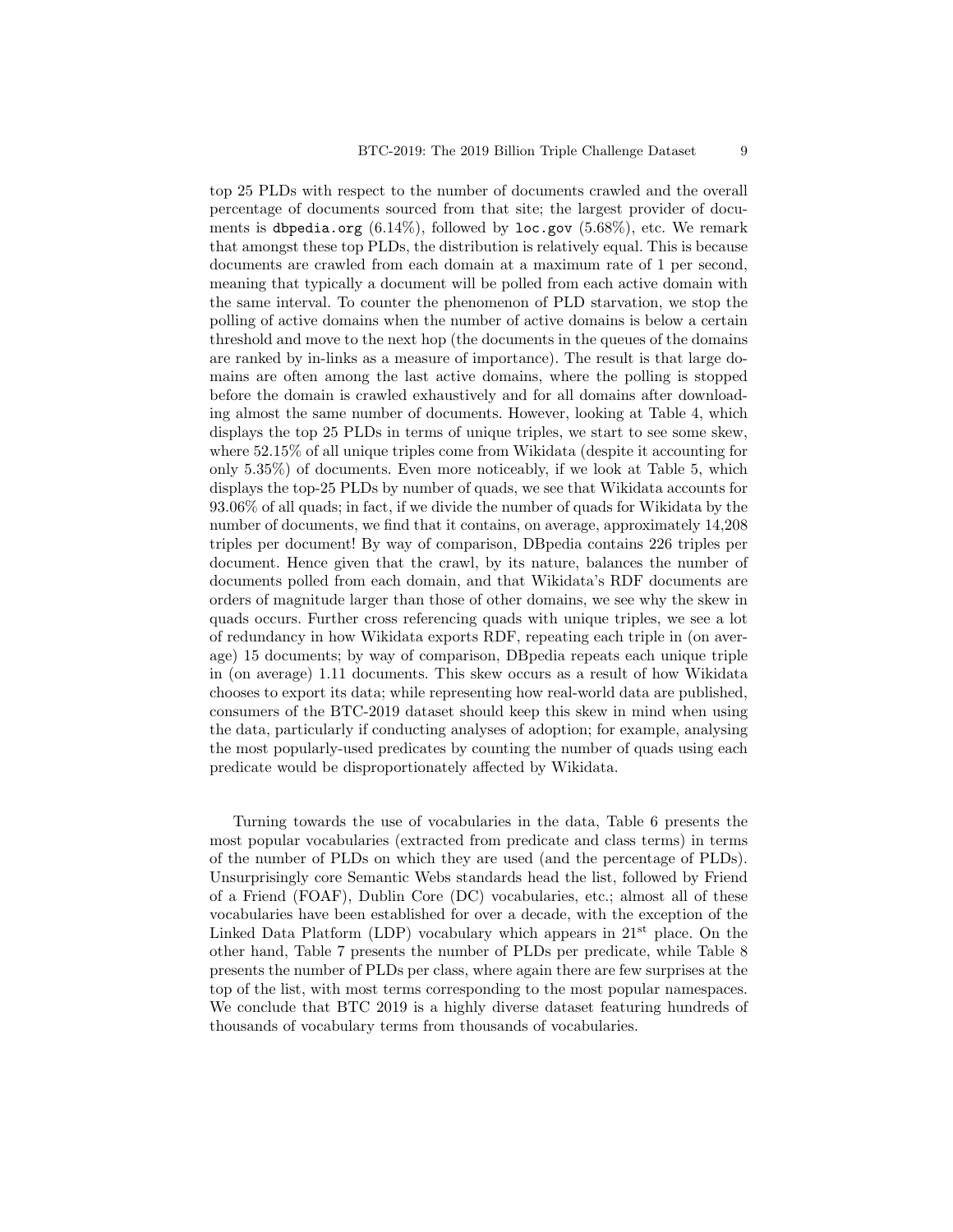<span id="page-9-0"></span>Table 3. PLDs by docs.

<span id="page-9-1"></span>Table 4. PLDs by triples

<span id="page-9-2"></span>Table 5. PLDs by quads

| $N2$ PLD                | Docs.        | % | $N2$ PLD                 | <b>Triples</b>   | $\%$     | $N2$ PLD                 | Ouads             | $\%$     |
|-------------------------|--------------|---|--------------------------|------------------|----------|--------------------------|-------------------|----------|
| 1 dbpedia.org           | 162117 6.14% |   | l wikidata.org           | 133535555 52.15% |          | l wikidata.org           | 2006338975 93.06% |          |
| $2$ loc.gov             | 150091 5.68% |   | 2 dbpedia.org            | 32981420 12.88%  |          | 2 dbpedia.org            | 36686161 1.70%    |          |
| 3 bnf.fr                | 146186 5.53% |   | $3$ idref.fr             | 16820681 6.57%   |          | $3$ idref. $fr$          | 22013225          | 1.02%    |
| $4$ sudoc.fr            | 144877 5.49% |   | 4 bnf.fr                 | 11769268         | 4.60%    | 4 bnf.fr                 | 12618155          | 0.59%    |
| $5$ theses $fr$         | 141228 5.35% |   | $5$ getty.edu            | 6571525 2.57%    |          | 5 getty.edu              | 7453134 0.35%     |          |
| 6 wikidata.org          | 141207 5.35% |   | 6 linkeddata.es          | 5898762          | 2.30%    | $6$ sudoc.fr             | 7176301           | 0.33%    |
| 71inkeddata.es          | 130459 4.94% |   | 7 loc.gov                | 5362064          | 2.09%    | 7 loc.gov                | 6725390           | 0.31%    |
| 8 getty.edu             | 130398 4.94% |   | 8 sudoc.fr               | 4972647          | 1.94%    | 8 linkeddata.es          | 6485114           | $0.30\%$ |
| 9 fao.org               | 92838 3.51%  |   | 9 ontologycentral.com    | 4471962          | 1.75%    | 9 theses fr              | 4820874 0.22%     |          |
| 10 ontobee.org          | 92812 3.51%  |   | 10 theses.fr             | 4095897          | 1.60%    | 10 ontologycentral.com   | 4633947           | 0.21%    |
| 11 dbtune.org           | 91755 3.47%  |   | 11 dbtune.org            | 3697811          | 1.44%    | 11 dbtune.org            | 3943928           | 0.18%    |
| $12$ wals, info         | 88786 3.36%  |   | $12.13s$ .de             | 2747392          | 1.07%    | 12h1.nk                  | 3348410           | 0.16%    |
| 13 lexvo.org            | 87584 3.32%  |   | 13h1.nk                  | 2575875          | 1.01%    | 13 13s.de                | 3084744 0.14%     |          |
| 14 ordnancesurvey.co.uk | 86801 3.29%  |   | 14 glottolog.org         | 1913034 0.75%    |          | 14 pokepedia.fr          | 3039193           | 0.14%    |
| 15 idref.fr             | 83670 3.17%  |   | $15$ d-nb. info          | 1501742 0.59%    |          | 15 mvexperiment.org      | 2401693           | 0.11%    |
| 16 glottolog.org        | 79365 3.00%  |   | 16 wals.info             | 1441392 0.56%    |          | 16 kit.edu               | 2361368           | 0.11%    |
| $17.13s$ .de            | 77650 2.94%  |   | 17 uba.de                | 1400424 0.55%    |          | 17 glottolog.org         | 1936776           | 0.09%    |
| 18 uba.de               | 73648 2.79%  |   | 18 fao.org               | 1170742 0.46%    |          | $18$ d-nb. info          | 1719665           | $0.08\%$ |
| 19 uni-mannheim.de      | 71883 2.72%  |   | 19 pokepedia.fr          | 1117102          | 0.44%    | 19 uba.de                | 1474952           | 0.07%    |
| 20 pokepedia.fr         | 70300 2.66%  |   | 20 ordnancesurvey.co.uk  | 822175           | $0.32\%$ | 20 wals.info             | 1459402           | 0.07%    |
| 21 ontologycentral.com  | 64407 2.44%  |   | 21 myexperiment.org      | 815221           | 0.32%    | 21 ontobee.org           | 1332477           | 0.06%    |
| 22 bl.uk                | 55951 2.12%  |   | $22$ bne.es              | 788499           | 0.31%    | 22 uni-mannheim.de       | 1316328           | 0.06%    |
| 23 d-nb.info            | 55731 2.11%  |   | 23 lexvo.org             | 774028           | $0.30\%$ | $23$ fao.org             | 1170742           | 0.05%    |
| $24$ cnr. it.           | 47955 1.82%  |   | 24 githubusercontent.com | 683901           | 0.27%    | 24 ordnancesurvev.co.uk  | 1165124 0.05%     |          |
| 25 bne.es               | 39437 1.49%  |   | $25$ kit.edu             | 641578           | 0.25%    | 25 githubusercontent.com | 1015635           | 0.05%    |

#### Table 6. PLDs per vocab.

<span id="page-9-4"></span>Table 7. PLDs per pred.

#### <span id="page-9-5"></span>Table 8. PLDs per class

<span id="page-9-3"></span>

| Nº Vocab. PLDs   | %              | № Predicate                | $\%$<br><b>PLDs</b> | N <sup>2</sup> Class           | $\%$<br><b>PLDs</b> |
|------------------|----------------|----------------------------|---------------------|--------------------------------|---------------------|
| $1$ rdf:         | 389 98.73%     | 1 rdf:type                 | 389 98.73%          | 1 foaf:Person                  | 167 42.39%          |
| $2$ rdfs:        | 224 56 85%     | 2 foaf:name                | 168 42.64%          | 2 foaf:PersonalProfileDocument | 88 22.34%           |
| $3$ foaf:        | 218 55.33%     | 3 rdfs:label               | 165 41.88%          | $3$ owl: $C1$ ass              | 76 19.29%           |
| $4 \text{ owl}:$ | 170 43.15%     | 4 foaf: homepage           | 151 38.32%          | 4 owl:Ontology                 | 65 16.50%           |
| $5$ dce:         | 145 36.80%     | $5$ $rds:$ seeAlso         | 146 37.06%          | 5 owl:ObjectProperty           | 61 15.48%           |
| $6$ dct:         | 138 35.03%     | 6 foaf: primaryTopic       | 134 34.01%          | 6 foaf:Document                | 60 15.23%           |
| $7$ skos:        | 76 19.29%      | 7 owl:sameAs               | 117 29.70%          | 7 owl:DatatypeProperty         | 57 14.47%           |
| $8$ geo:         | 58 14.72%      | 8 foaf:knows               | 102 25.89%          | 8 skos: Concept                | 50 12.69%           |
| 9 admin:         | 52 13.20%      | 9 foaf:maker               | 102 25.89%          | 9 foaf: Organization           | 9.64%<br>38         |
| $10$ schema:     | 43 10.91%      | $10$ dce:title             | 99 25.13%           | $10$ rss: channel              | 8.63%<br>34         |
| $11$ rss:        | $9.14\%$<br>36 | 11 rdfs:comment            | 98 24.87%           | 11 owl:Restriction             | 8.63%<br>34         |
| $12$ con:        | 8.63%<br>34    | 12 foaf:mbox_sha1sum       | 98 24.87%           | 12 rdf:Property                | 8.12%<br>32         |
| $13$ bibo:       | 8.38%<br>33    | 13 foaf:nick               | 87 22.08%           | 13 foaf:OnlineAccount          | 7.87%<br>31         |
| $14$ cc:         | 7.87%<br>31    | 14 foaf: workplaceHomepage | 87 22.08%           | 14 owl:AnnotationProperty      | 7.61%<br>30         |
| 15 void:         | 7.11%<br>28    | 15 foaf:depiction          | 86 21.83%           | 15 rdf:Sea                     | 6.85%<br>27         |
| $16$ cert:       | 7.11%<br>28    | $16 det:$ title            | 79 20.05%           | 16 rdfs:Class                  | 6.85%               |
| $17$ atom:       | 6.60%<br>26    | $17$ $rds:snbCl$ ass $0f$  | 76 19.29%           | 17 atom:feed                   | 6.60%<br>26         |
| $18$ vann:       | 5.84%<br>23    | $18$ foaf:title            | 75 19.04%           | 18 skos: ConceptScheme         | 6.35%<br>25         |
| $19$ sioc:       | 5.84%<br>23    | 19 dct:modified            | 72 18.27%           | 19 rss:item                    | 6.09%<br>24         |
| 20 vcard:        | 5.84%<br>23    | 20 foaf:mbox               | 72 18.27%           | 20 geo:Point                   | 6.09%<br>24         |
| 21 1dp:          | 5.84%<br>23    | 21 dce: creator            | 67 17.01%           | 21 foaf:Project                | 6.09%<br>24         |
| $22$ doap:       | 5.58%<br>22    | 22 rdfs:range              | 67 17.01%           | 22 cert:RSAPublicKev           | 5.84%<br>23         |
| 23 content:      | 5.33%<br>21    | 23 rdfs:subPropertyOf      | 67 17.01%           | 23 schema: Person              | 5.58%<br>22         |
| $24$ bio:        | 5.08%<br>20    | $24$ rdfs: domain          | 65 16.50%           | 24 owl:TransitiveProperty      | 5.58%<br>22         |
| $25$ wot:        | 4.82%<br>19    | 25 foaf:family_name        | 64 16.24%           | 25 owl:FunctionalProperty      | 5.33%<br>21         |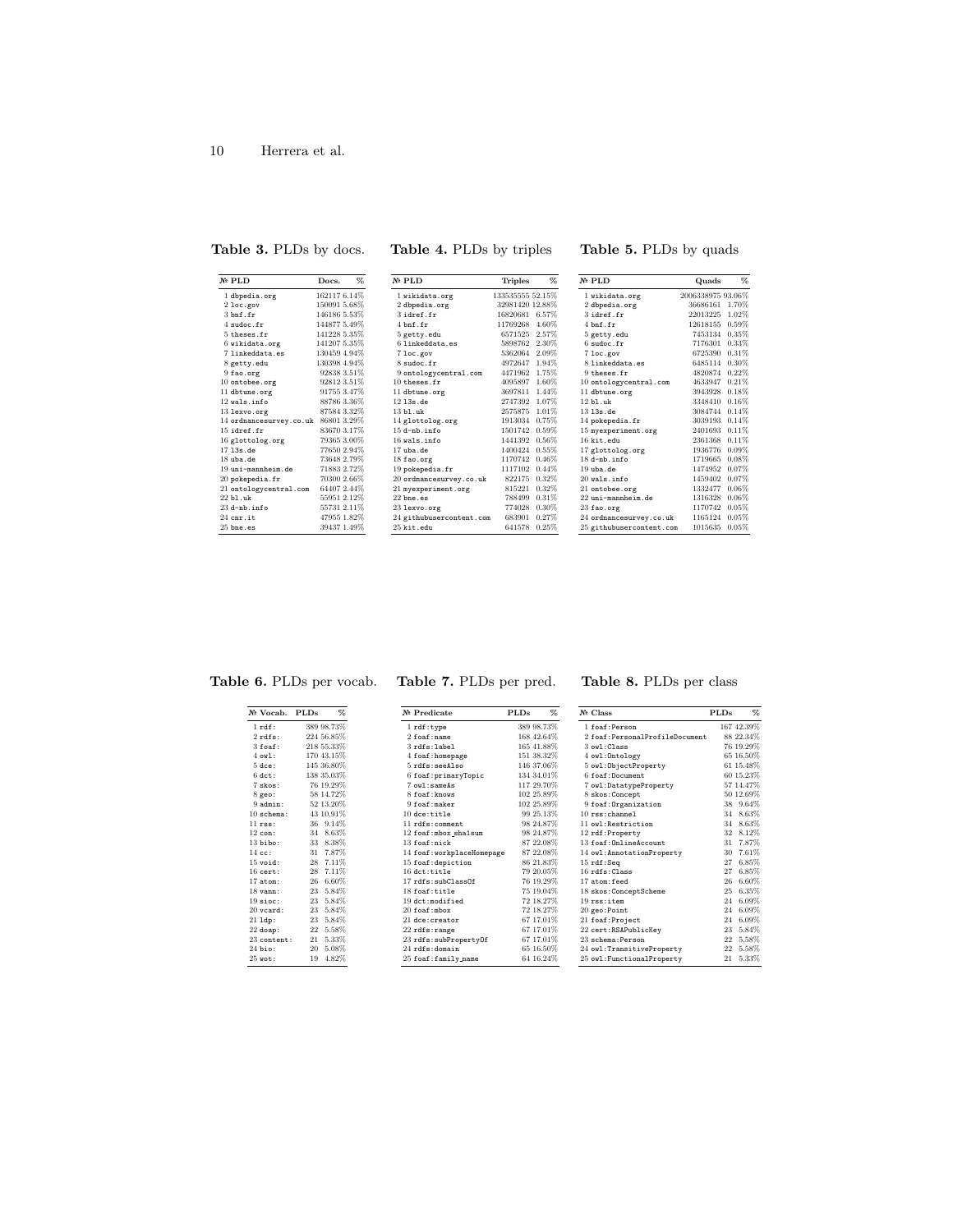# 6 Comparison with BTC-2012 and BTC-2014

We now provide a statistical comparison between BTC-2019 and its two most recent predecessors: BTC-2014 and BTC-2012. We downloaded these two datasets from their corresponding webpages and ran the same statistical code over both as run for the BTC-2019. Noting that BTC-2014 and BTC-2012 included HTTP header meta-data as part of their RDF dump, for the purposes of comparability, we filtered such information from these crawls as they were not part of the native RDF document (and thus were not included in the BTC-2019 files).

We begin in Table [9](#page-11-0) with a comparison of high-level statistics between the three datasets, where we see that in terms of quads, BTC-2019 is larger than BTC-2012 but smaller than BTC-2014; as previously discussed, BTC-2014 extracted a lot of shallow HTML-based metadata from small RDFa documents, which we decided to exclude from BTC-2019: as can be seen by cross referencing the quads and documents column, where BTC-2019 had on average 816 quads per document, while BTC-2012 had on average 147 quads per document and BTC-2014 had on average 91 quads per document. Of note is the relatively vast quantity of predicates, classes and vocabularies appearing in the BTC-2014 dataset; upon further analysis, most of this is noise relating to a bug in the exporter of a single site – gorodskoyportal.ru – which linked to recursively nested namespaces of the form:

#### http://gorodskoyportal.ru/moskva/rss/channel/.../channel/\*

where "..." indicates repetitions of the channel sub-path.

We see that BTC-2019 also comes from fewer domains than BTC-2012 and much fewer than BTC-2014; this is largely attributable not only to our decision to not include data embedded in HTML pages, but also to a variety of domains who have ceased publishing RDF data. Regarding the largest contributors of data in terms of PLDs, Table [10](#page-11-1) provides a comparison of the domains contributing the most documents to each of the three versions of the BTC datasets, where we see some domains in common across both (e.g., dbpedia.org, loc.gov), some domains appearing in older versions but not in BTC-2019 that have gone offline (freebase.com, kasabi.com, opera.com, etc.), as well as some new domains appearing only in the more recent BTC-2019 version (e.g., wikidata.org).

### 7 Publication

We publish the files on the Zenodo service, which provides hosting in CERN's data centre and also assigns resources published with DOIs. The DOI of the BTC 2019 dataset is <http://doi.org/10.5281/zenodo.2634588>. The data are published in N-Triples format using GZip compression. Due to the size of the dataset, rather than publish the data as one large file, we publish the following:

Unique triples (1 file: 3.1GB) this file stores only the unique triples of the BTC-2019 dataset.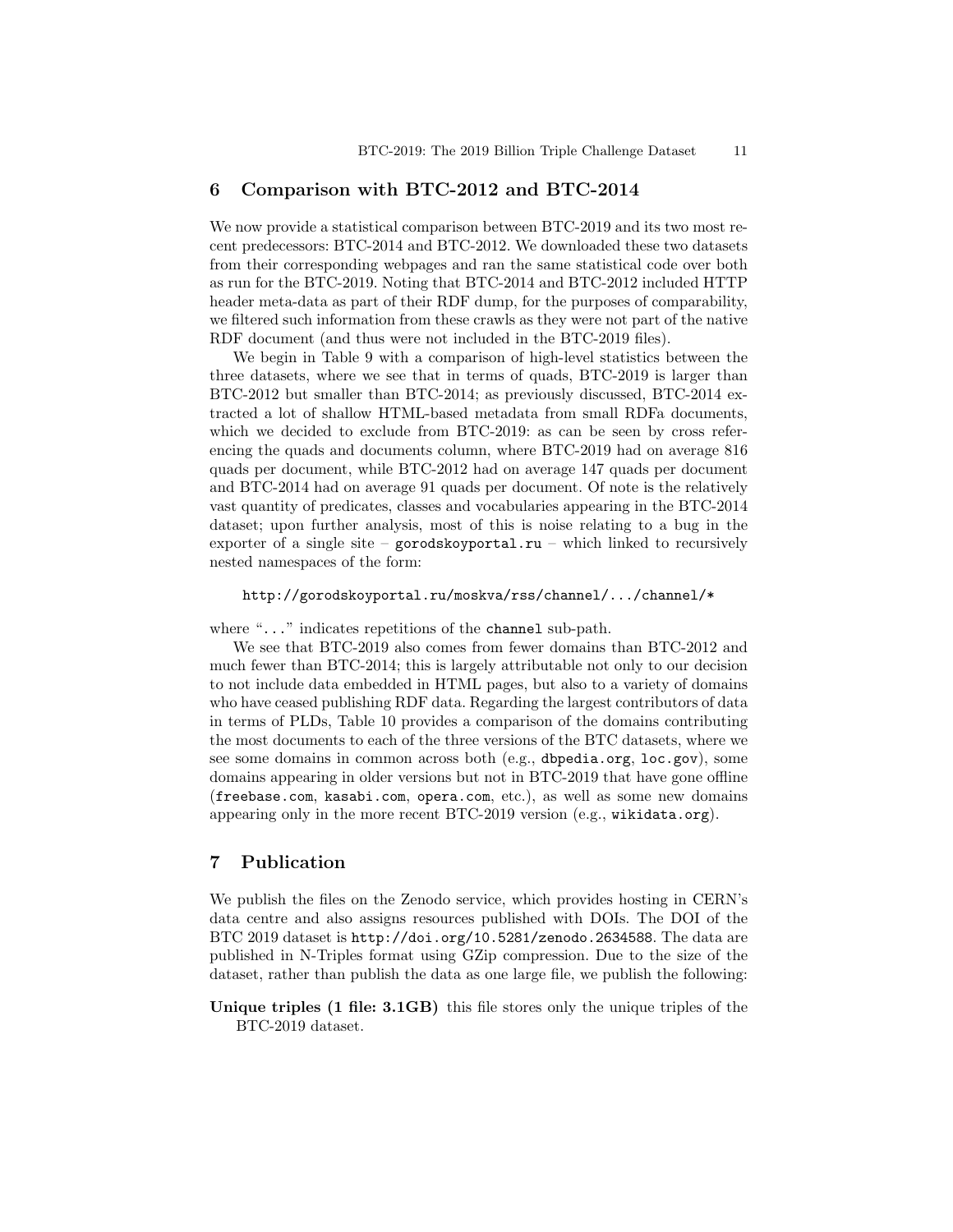| Table 9. Comparison of BTC 2012, 2014, 2019: High-level Statistics |  |  |  |  |
|--------------------------------------------------------------------|--|--|--|--|
|--------------------------------------------------------------------|--|--|--|--|

<span id="page-11-0"></span>

| <b>Statistic</b>      | <b>BTC 2012</b> | <b>BTC 2014</b> | <b>BTC 2019</b> |
|-----------------------|-----------------|-----------------|-----------------|
| Quads                 | 1,230,391,773   | 3,974,427,819   | 2,155,856,033   |
| <b>Unique Triples</b> | 974,810,809     | 3,168,111,983   | 256,059,356     |
| <b>PLDs</b>           | 829             | 47,634          | 394             |
| <b>Documents</b>      | 8,373,075       | 43,598,858      | 2,641,253       |
| Predicates            | 57,235          | 2,192,434       | 38,156          |
| <b>Classes</b>        | 296,605         | 2,700,640       | 120,037         |
| <b>Vocabularies</b>   | 1,775           | 977,606         | 1,746           |

<span id="page-11-1"></span>Table 10. Comparison of BTC 2012, 2014, 2019: Top PLDs per Documents

| N. | <b>BTC-2012</b> |           | <b>BTC-2014</b>    | <b>BTC-2019</b> |               |         |
|----|-----------------|-----------|--------------------|-----------------|---------------|---------|
|    | PLD             | Docs PLD  |                    | Docs PLD        |               | Docs    |
| 1  | dbpedia.org     | 2,714,588 | openlinksw.com     | 1,885,141       | dbpedia.org   | 162,117 |
| 2  | freebase.com    | 1,849,859 | crossref.org       | 1,388,354       | loc.gov       | 150,091 |
| 3  | data.gov.uk     | 1,328,918 | b3kat.de           | 1,189,744       | bnf.fr        | 146,186 |
| 4  | kasabi.com      | 324,769   | legislation.gov.uk | 1,153,601       | sudoc.fr      | 144,877 |
| 5  | opera.com       | 297,657   | sysoon.com         | 1.142.464       | theses.fr     | 141,228 |
| 6  | loc.gov         | 192,125   | bibsonomy.org      | 1,118,619       | wikidata.org  | 141,207 |
|    | fu-berlin.de    | 162,455   | dbpedia.org        | 1,107,836       | linkeddata.es | 130,459 |
| 8  | vu.nl           | 149,920   | loc.gov            | 1,099,278       | getty.edu     | 130,398 |
| 9  | europa.eu       | 145,351   | linkedct.org       | 1,052,459       | fao.org       | 92,838  |
| 10 | lexvo.org       | 127.924   | rdfize.com         | 1,049,708       | ontobee.org   | 92,812  |

Quads (114 files: 26.1GB total) given the large volume of quads, we split the data up, creating a separate file for the quads collected from each of the top 100 PLDs, and an additional file containing the quads for the remaining 294 PLDs. Given the size of Wikidata, we split its file into 14 segments, each containing at most 150 million quads each and taking 1.8GB of space.

Hence we offer consumers a number of options for how they wish to use the BTC-2019 dataset. Consumers who are mostly interested in the graph structure (e.g., for testing graph analytics or queries on a single graph) may choose to download the unique triples file. On the other hand, other consumers can select smaller files from the PLDs of interest, potentially remixing the BTC-2019 into various samples; another possibility, for example, would be to take one file from each PLD (including Wikidata), thus potentially reducing the skew in quads previously discussed. Aside from the data themselves, we also publish a VoID file describing metadata about the crawl, and offer documentation on how to download all of the files at once, potential parsers that can be used, etc.

# 8 Conclusion

In this paper, we have provided a survey indicating how the BTC datasets have been used down through the years, providing a strong motivation for continuing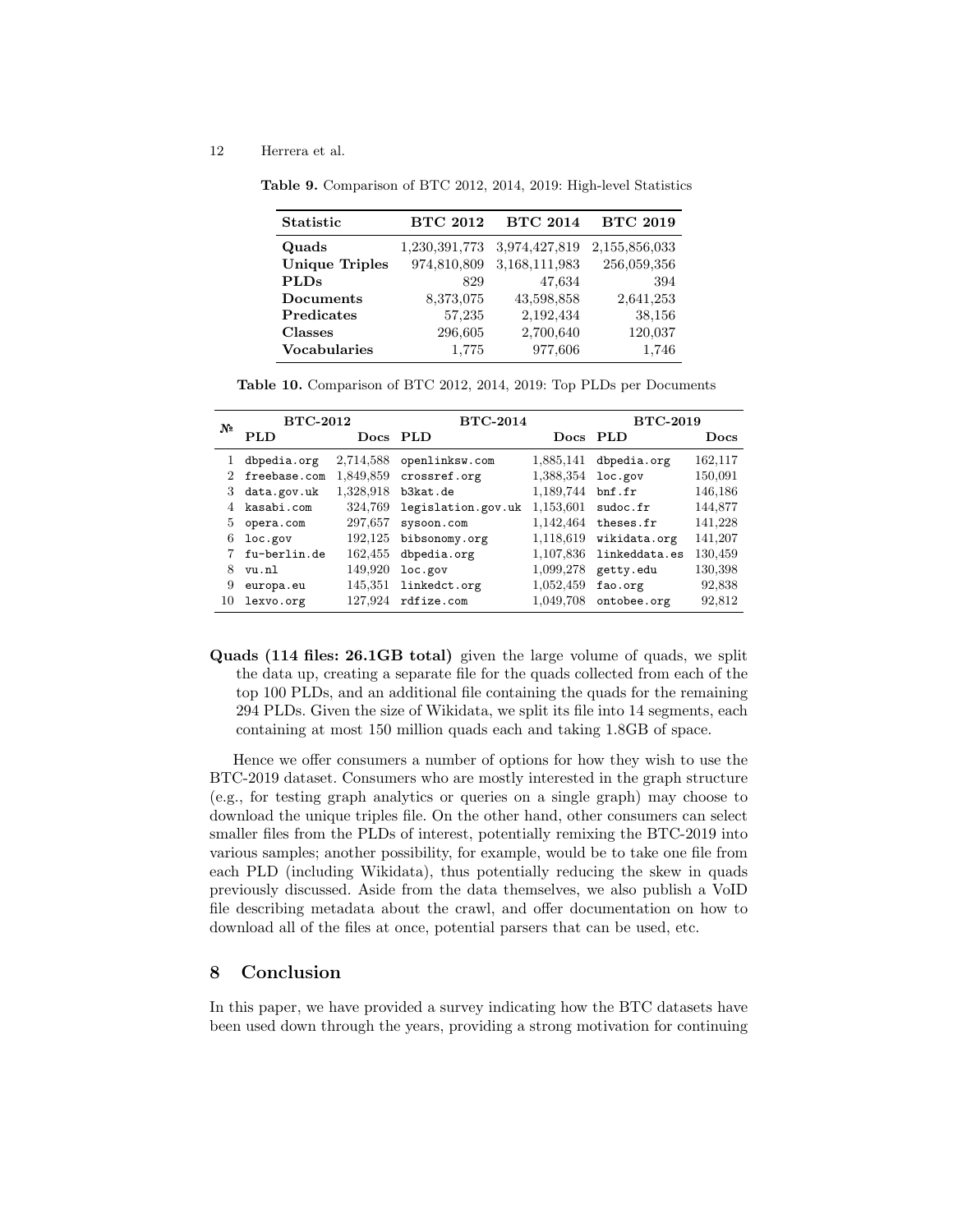the tradition of publishing these datasets. Observing that the last BTC crawl was conducted 5 years ago in 2014, we have thus crawled and published the newest edition to the BTC series: BTC 2019. We have provided various details on the crawl used to acquire the dataset, various statistics regarding the resulting dataset, as well as discussion on how the data are published in a sustainable way.

In terms of the statistics, we noted two problematic aspects: a relatively low number of PLDs contributing to the crawl, leading to exhausting the available PLDs relatively quickly, and a large skew in the number of quads sourced from Wikidata. These observations are based on how the data are published on the Web rather than being a particular artifact of the crawl. Still, the resulting dataset is highly diverse, and can be used for evaluating methods on real-world data; furthermore, with appropriately designed metrics taking into account the skew on Wikidata, the BTC 2019 dataset contains valuable insights on how data are being published on the Web today.

# References

- <span id="page-12-7"></span>1. Avgoustaki, A., Flouris, G., Fundulaki, I., Plexousakis, D.: Provenance Management for Evolving RDF Datasets. In: European Semantic Web Conferece (ESWC). pp. 575–592. Springer (2016)
- <span id="page-12-9"></span>2. Balog, K., Serdyukov, P., de Vries, A.P.: Overview of the TREC 2011 entity track. In: Text REtrieval Conference (TREC). NIST (2011)
- <span id="page-12-3"></span>3. Bechhofer, S., Harth, A.: The semantic web challenge 2014. J. Web Semant. 35, 141 (2015)
- <span id="page-12-12"></span>4. Beek, W., Rietveld, L., Bazoobandi, H.R., Wielemaker, J., Schlobach, S.: LOD Laundromat: A Uniform Way of Publishing Other People's Dirty Data. In: International Semantic Web Conference. pp. 213–228. Springer (2014)
- <span id="page-12-1"></span>5. Bizer, C., Maynard, D.: The semantic web challenge, 2010. J. Web Semant. 9(3), 315 (2011)
- <span id="page-12-2"></span>6. Bizer, C., Maynard, D.: The semantic web challenge, 2011. J. Web Semant. 16, 32 (2012)
- <span id="page-12-0"></span>7. Bizer, C., Mika, P.: The semantic web challenge, 2009. J. Web Semant. 8(4), 341 (2010)
- <span id="page-12-5"></span>8. Blanco, R., Mika, P., Vigna, S.: Effective and Efficient Entity Search in RDF Data. In: International Semantic Web Conference (ISWC). pp. 83–97. Springer (2011)
- <span id="page-12-8"></span>9. Böhm, C., Lorey, J., Naumann, F.: Creating void descriptions for web-scale data. J. Web Semant. 9(3), 339–345 (2011)
- <span id="page-12-6"></span>10. Böhm, C., de Melo, G., Naumann, F., Weikum, G.: LINDA: distributed web-ofdata-scale entity matching. In: ACM International Conference on Information and Knowledge Management (CIKM). pp. 2104–2108. ACM (2012)
- <span id="page-12-4"></span>11. Bu, Y., Borkar, V.R., Jia, J., Carey, M.J., Condie, T.: Pregelix: Big(ger) Graph Analytics on a Dataflow Engine. PVLDB 8(2), 161–172 (2014)
- <span id="page-12-11"></span>12. Campinas, S., Ceccarelli, D., Perry, T.E., Delbru, R., Balog, K., Tummarello, G.: The Sindice-2011 Dataset for Entity-Oriented Search on the Web of Data. In: International Workshop on Entity-Oriented Search (EOS). pp. 26–32 (2011)
- <span id="page-12-10"></span>13. Cheng, G., Ge, W., Qu, Y.: Falcons: searching and browsing entities on the semantic web. In: International Conference on World Wide Web (WWW). pp. 1101–1102. ACM (2008)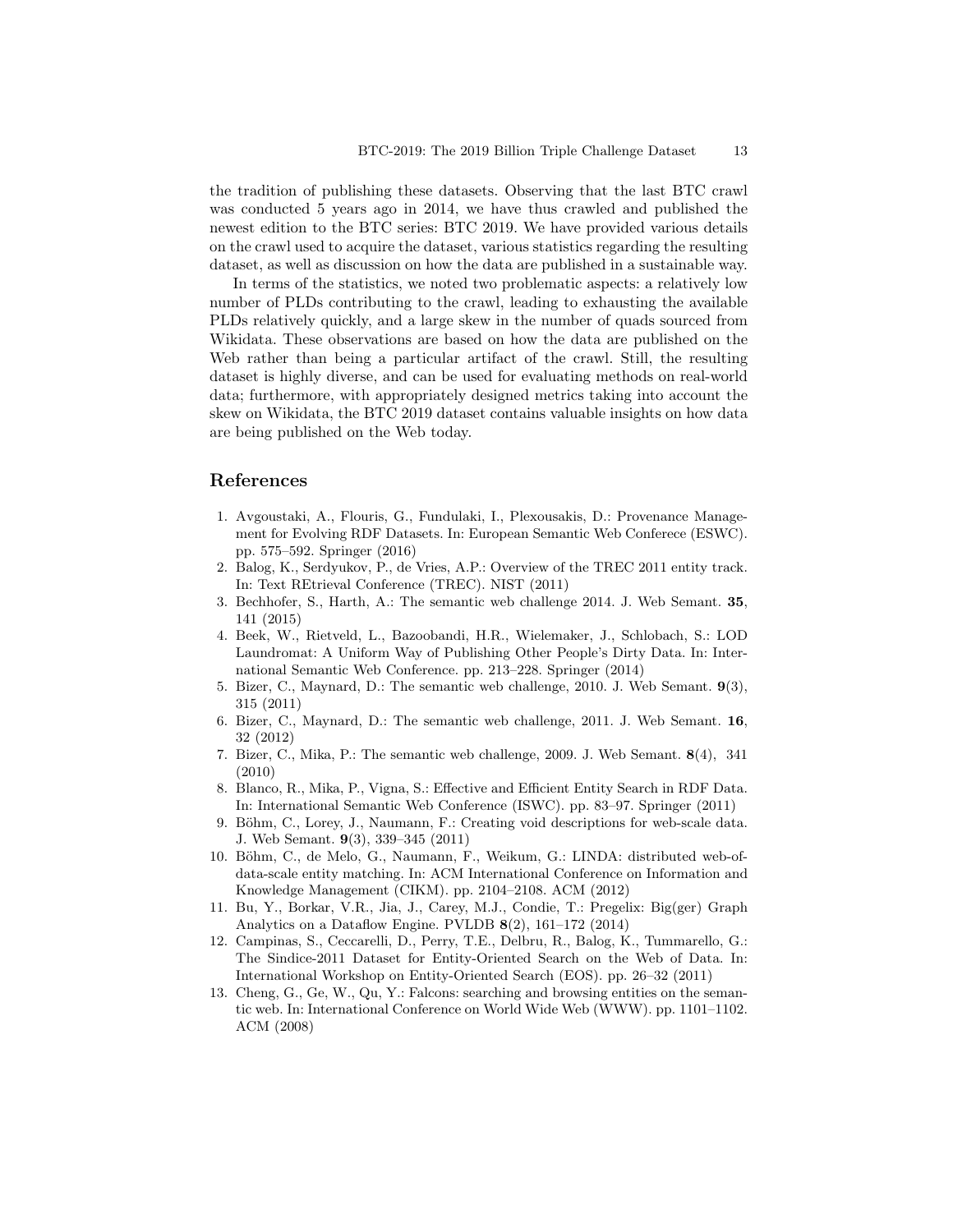- 14 Herrera et al.
- <span id="page-13-4"></span>14. Cheng, J., Ke, Y., Chu, S., Ozsu, M.T.: Efficient core decomposition in massive ¨ networks. In: International Conference on Data Engineering (ICDE). pp. 51–62. IEEE (2011)
- <span id="page-13-5"></span>15. Cheng, J., Zhu, L., Ke, Y., Chu, S.: Fast algorithms for maximal clique enumeration with limited memory. In: SIGKDD International Conference on Knowledge Discovery and Data Mining (KDD). pp. 1240–1248. ACM (2012)
- <span id="page-13-15"></span>16. d'Aquin, M., Baldassarre, C., Gridinoc, L., Angeletou, S., Sabou, M., Motta, E.: Characterizing Knowledge on the Semantic Web with Watson. In: International Workshop on Evaluation of Ontologies (EON). pp. 1–10. CEUR-WS.org (2007)
- <span id="page-13-6"></span>17. Delbru, R., Toupikov, N., Catasta, M., Tummarello, G.: A Node Indexing Scheme for Web Entity Retrieval. In: Extended Semantic Web Conference (ESWC). pp. 240–256. Springer (2010)
- <span id="page-13-16"></span>18. Ding, L., Finin, T.: Characterizing the semantic web on the web. In: International Semantic Web Conference. pp. 242–257. Springer (2006)
- <span id="page-13-14"></span>19. Ding, L., Finin, T.W., Joshi, A., Pan, R., Cost, R.S., Peng, Y., Reddivari, P., Doshi, V., Sachs, J.: Swoogle: a search and metadata engine for the semantic web. In: International Conference on Information and Knowledge Management (CIKM). pp. 652–659. ACM (2004)
- <span id="page-13-11"></span>20. Ding, L., Shinavier, J., Shangguan, Z., McGuinness, D.L.: SameAs Networks and Beyond: Analyzing Deployment Status and Implications of owl:sameAs in Linked Data. In: International Semantic Web Conference (ISWC). pp. 145–160. Springer (2010)
- <span id="page-13-7"></span>21. Fernández, J.D., Martínez-Prieto, M.A., Gutiérrez, C., Polleres, A., Arias, M.: Binary RDF representation for publication and exchange (HDT). J. Web Semant. 19, 22–41 (2013)
- <span id="page-13-8"></span>22. Gallego, M.A., Fernández, J., Martínez-Prieto, M., de la Fuente, P.: RDF visualization using a three-dimensional adjacency matrix. In: Semantic Search Workshop (SEMSEARCH) (2011)
- <span id="page-13-10"></span>23. Glimm, B., Hogan, A., Krötzsch, M., Polleres, A.: OWL: Yet to arrive on the Web of Data? In: Linked Data on the Web (LDOW). CEUR-WS.org (2012)
- <span id="page-13-9"></span>24. Goodman, E.L., Jimenez, E., Mizell, D., Al-Saffar, S., Adolf, B., Haglin, D.J.: High-Performance Computing Applied to Semantic Databases. In: Extended Semantic Web Conference. pp. 31–45. Springer (2011)
- <span id="page-13-1"></span>25. Görlitz, O., Thimm, M., Staab, S.: SPLODGE: Systematic Generation of SPARQL Benchmark Queries for Linked Open Data. In: International Semantic Web Conference (ISWC). pp. 116–132. Springer (2012)
- <span id="page-13-2"></span>26. Groppe, J., Groppe, S.: Parallelizing join computations of SPARQL queries for large semantic web databases. In: Symposium on Applied Computing (SAC). pp. 1681–1686. ACM (2011)
- <span id="page-13-12"></span>27. Guéret, C., Groth, P.T., van Harmelen, F., Schlobach, S.: Finding the Achilles Heel of the Web of Data: Using Network Analysis for Link-Recommendation. In: International Semantic Web Conference (ISWC). pp. 289–304. Springer (2010)
- <span id="page-13-3"></span>28. Gurajada, S., Seufert, S., Miliaraki, I., Theobald, M.: TriAD: a distributed sharednothing RDF engine based on asynchronous message passing. In: SIGMOD International Conference on Management of Data. pp. 289–300. ACM (2014)
- <span id="page-13-13"></span>29. Harth, A., Bechhofer, S.: The semantic web challenge 2013. J. Web Semant. 27-28, 1 (2014)
- <span id="page-13-0"></span>30. Harth, A., Maynard, D.: The semantic web challenge 2012. J. Web Semant. 24, 1–2 (2014)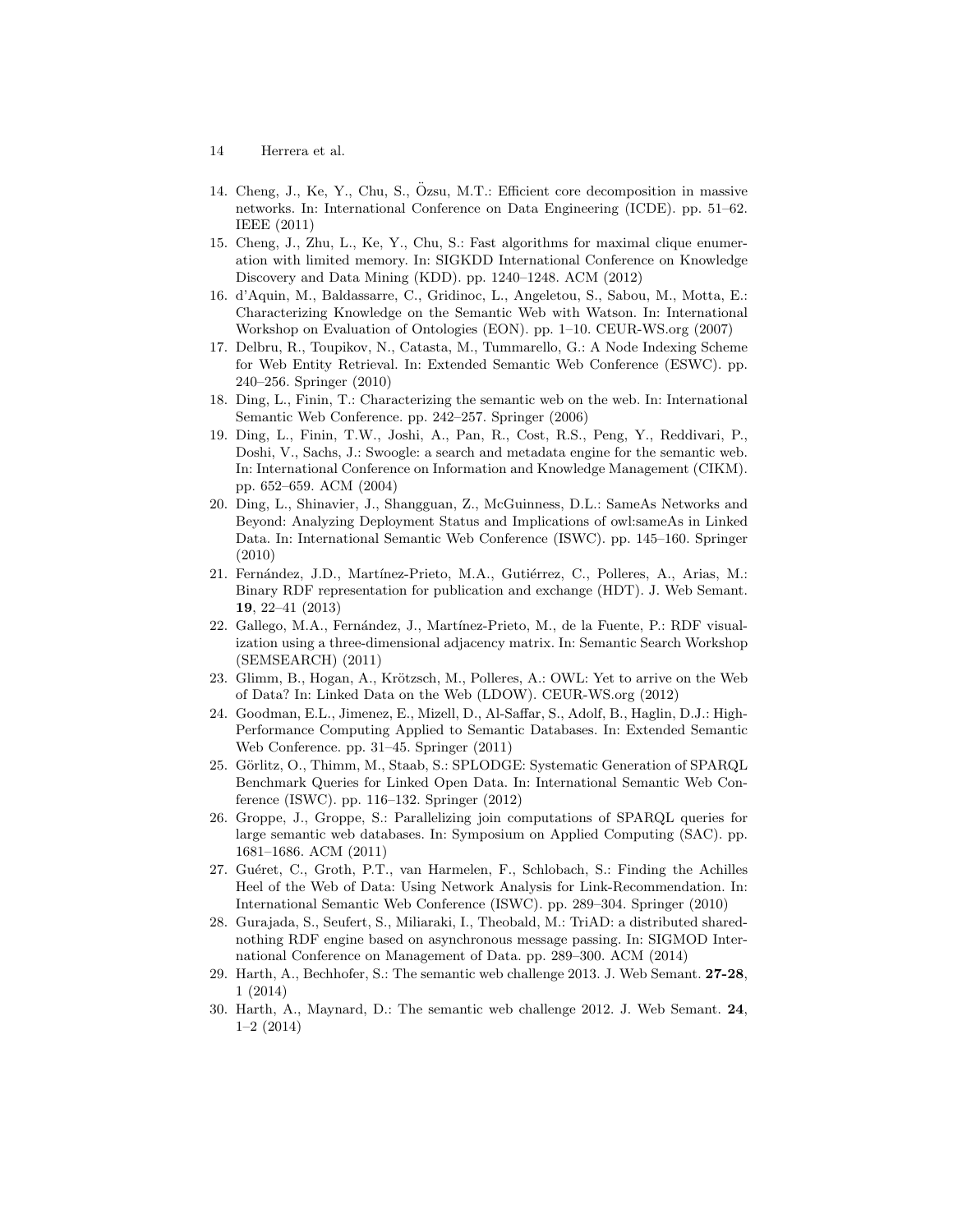- <span id="page-14-12"></span>31. Harth, A., Umbrich, J., Decker, S.: MultiCrawler: A Pipelined Architecture for Crawling and Indexing Semantic Web Data. In: International Semantic Web Conference (ISWC). pp. 258–271. Springer (2006)
- <span id="page-14-6"></span>32. Heflin, J., Song, D.: Ontology Instance Linking: Towards Interlinked Knowledge Graphs. In: AAAI Conference on Artificial Intelligence. pp. 4163–4169. AAAI (2016)
- <span id="page-14-3"></span>33. Hogan, A.: Canonical forms for isomorphic and equivalent RDF graphs: Algorithms for leaning and labelling blank nodes. TWEB  $11(4)$ ,  $22:1-22:62$  (2017)
- <span id="page-14-17"></span>34. Hogan, A., Harth, A., Umbrich, J., Kinsella, S., Polleres, A., Decker, S.: Searching and browsing Linked Data with SWSE: The Semantic Web Search Engine. J. Web Semant. 9(4), 365–401 (2011)
- <span id="page-14-2"></span>35. Hose, K., Schenkel, R.: WARP: workload-aware replication and partitioning for RDF. In: Workshops Proceedings of the International Conference on Data Engineering (ICDE). pp. 1–6. IEEE (2013)
- <span id="page-14-15"></span>36. Isele, R., Umbrich, J., Bizer, C., Harth, A.: LDspider: An Open-source Crawling Framework for the Web of Linked Data. In: ISWC Posters & Demonstrations. CEUR-WS (2010)
- <span id="page-14-13"></span>37. Käfer, T., Abdelrahman, A., Umbrich, J., O'Byrne, P., Hogan, A.: Observing linked data dynamics. In: Extended Semantic Web Conference (ESWC). pp. 213–227. Springer (2013)
- <span id="page-14-16"></span>38. Käfer, T., Wins, A., Acosta, M.: Modelling and analysing dynamic linked data using RDF and SPARQL. In: Workshop on Dataset PROFILing and fEderated Search for Web Data (PROFILES) (2017)
- <span id="page-14-8"></span>39. Konrath, M., Gottron, T., Staab, S., Scherp, A.: SchemEX - Efficient construction of a data catalogue by stream-based indexing of linked data. J. Web Semant. 16, 52–58 (2012)
- <span id="page-14-4"></span>40. Ladwig, G., Tran, T.: Index structures and top-k join algorithms for native keyword search databases. In: Conference on Information and Knowledge Management (CIKM). pp. 1505–1514. ACM (2011)
- <span id="page-14-9"></span>41. Lehmberg, O., Ritze, D., Ristoski, P., Meusel, R., Paulheim, H., Bizer, C.: The Mannheim Search Join Engine. J. Web Semant. 35, 159–166 (2015)
- <span id="page-14-7"></span>42. Liu, B., Huang, K., Li, J., Zhou, M.: An Incremental and Distributed Inference Method for Large-Scale Ontologies Based on MapReduce Paradigm. IEEE Trans. Cybernetics 45(1), 53–64 (2015)
- <span id="page-14-14"></span>43. Meusel, R., Petrovski, P., Bizer, C.: The WebDataCommons Microdata, RDFa and Microformat Dataset Series. In: International Semantic Web Conference (ISWC). pp. 277–292. Springer (2014)
- <span id="page-14-0"></span>44. Mika, P., Hendler, J.: The semantic web challenge, 2008. J. Web Semant. 7(4), 271 (2009)
- <span id="page-14-10"></span>45. Mulay, K., Kumar, P.S.: SPRING: ranking the results of SPARQL queries on linked data. In: International Conference on Management of Data (COMAD). pp. 47–56. Allied Publishers (2011)
- <span id="page-14-1"></span>46. Neumann, T., Weikum, G.: Scalable join processing on very large RDF graphs. In: SIGMOD International Conference on Management of Data. pp. 627–640. ACM (2009)
- <span id="page-14-5"></span>47. Neumayer, R., Balog, K., Nørvåg, K.: When Simple is (more than) Good Enough: Effective Semantic Search with (almost) no Semantics. In: European Conference on IR Research (ECIR). pp. 540–543. Springer (2012)
- <span id="page-14-11"></span>48. Nikolov, A., Motta, E.: Capturing emerging relations between schema ontologies on the Web of Data. In: Consuming Linked Data (COLD). CEUR (2010)